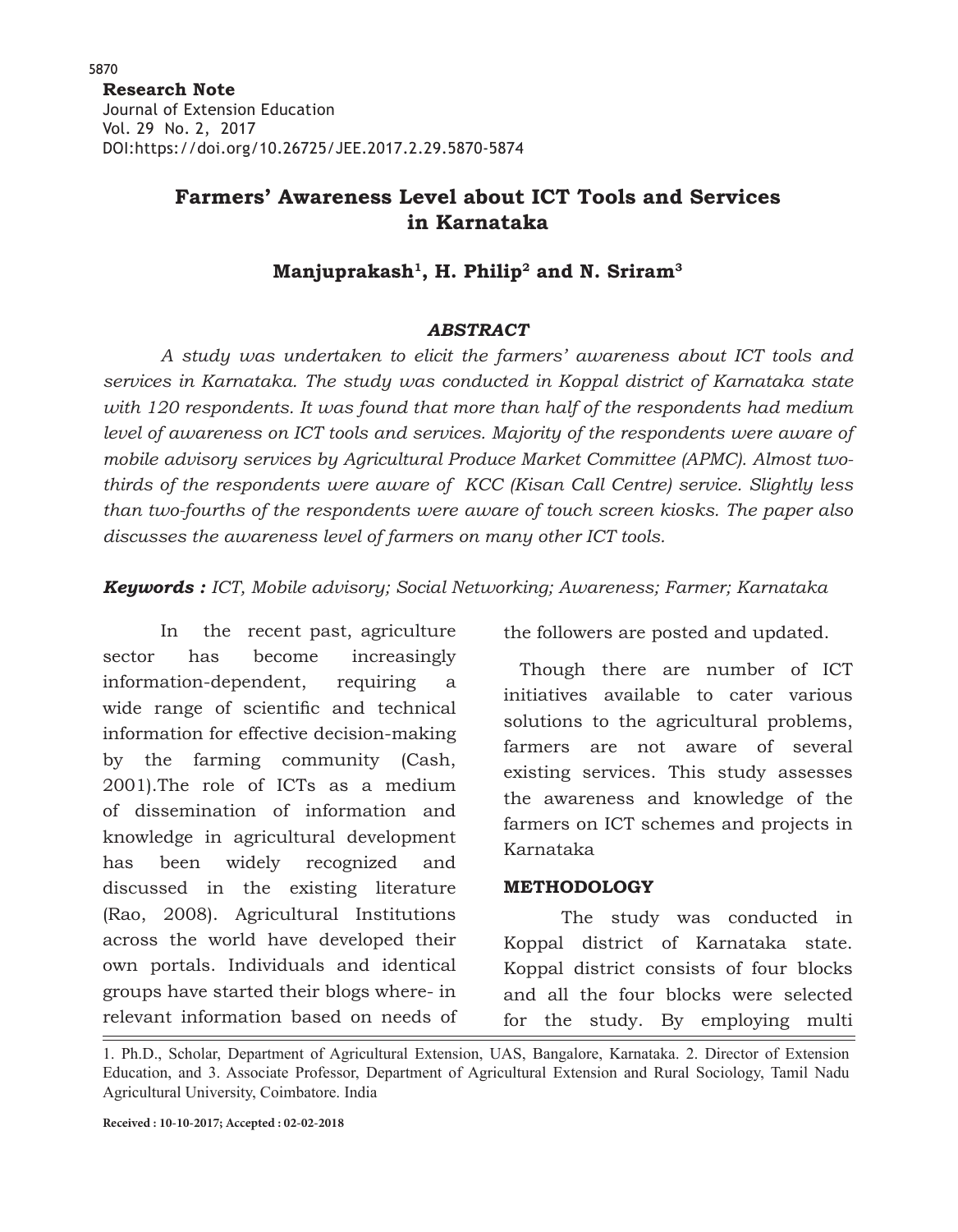stage random sampling technique, two villages were selected from each block based on the area under more crops, progressiveness and the number of farmers. Belur and Mangalapur villages of Koppal block, Hanwal and Basapatna villages of Gangavathi block, Gonagera and Kandakur villages of Kushtagi block and Bevoor and Kuknoor villages of Yelaburga block were selected at random. Fifteen farmers from each selected villages were selected by employing multi stage random sampling technique and care was given to include all types of farmers without any bias. In total, 120 respondents were selected. *Ex-post facto* design was used for the study to meet out the objectives of the research. Appropriate statistical tools were employed to analyse the data collected.

#### **FINDINGS AND DISCUSSION**

Data in Table 1 depict the item-wise extent of awareness of the farmers on ICT tools and services.

### **Table 1. Itemized Distribution of Respondents based on their Awareness on ICT tools and Services**

 $(n = 120)$ 

|            | <b>ICT Tools</b>                                   | <b>Awareness</b> |       |                  |       | <b>Frequency of use</b> |       |                   |       |                |       |              |        |  |
|------------|----------------------------------------------------|------------------|-------|------------------|-------|-------------------------|-------|-------------------|-------|----------------|-------|--------------|--------|--|
| S1.<br>No. |                                                    | <b>Aware</b>     |       | <b>Not aware</b> |       | <b>Daily</b>            |       | Once in a<br>week |       | <b>Monthly</b> |       | <b>Never</b> |        |  |
|            |                                                    | <b>Num</b>       | Per   | <b>Num</b>       | Per   | <b>Num</b>              | Per   | Num               | Per   | <b>Num</b>     | Per   | <b>Num</b>   | Per    |  |
|            |                                                    | ber              | cent  | ber              | cent  | ber                     | cent  | ber               | cent  | ber            | cent  | ber          | cent   |  |
| 1.         | <b>Mobile Advisory</b>                             |                  |       |                  |       |                         |       |                   |       |                |       |              |        |  |
|            | m-Krishi                                           | 70               | 58.30 | 50               | 41.70 | $\overline{4}$          | 3.30  | 00                | 00.00 | $\mathbf{1}$   | 0.80  | 115          | 95.80  |  |
|            | <b>IFFCO</b><br>$\overline{\phantom{0}}$<br>Airtel | 61               | 50.80 | 59               | 49.20 | $\overline{7}$          | 5.80  | $\overline{2}$    | 1.70  | $\mathbf{1}$   | 0.80  | 110          | 91.70  |  |
|            | Nokia life tool                                    | 39               | 32.50 | 81               | 67.50 | $\overline{2}$          | 1.70  | $\overline{0}$    | 0.00  | $\overline{0}$ | 0.00  | 118          | 98.30  |  |
|            | RML<br>(Reuters)<br>Market Light)                  | 14               | 11.70 | 106              | 88.30 | $\Omega$                | 00.00 | $\Omega$          | 0.00  | $\Omega$       | 0.00  | 120          | 100.00 |  |
|            | <b>DMI</b>                                         | 14               | 11.70 | 106              | 88.30 | $\mathbf{1}$            | 0.80  | $\overline{0}$    | 0.00  | $\overline{2}$ | 1.70  | 117          | 97.50  |  |
|            | <b>KVK</b>                                         | 77               | 64.20 | 43               | 35.80 | 21                      | 17.50 | 6                 | 5.00  | 5              | 4.20  | 88           | 73.30  |  |
|            | <b>APMC</b>                                        | 86               | 71.70 | 34               | 28.30 | 30                      | 25.00 | 2                 | 1.70  | 3              | 2.50  | 85           | 70.80  |  |
| 2.         | e-mail                                             | 45               | 37.50 | 75               | 62.50 | $\mathbf{1}$            | 0.80  | $\Omega$          | 0.00  | 21             | 17.50 | 98           | 81.70  |  |
| 3.         | e-courses                                          | 3                | 2.50  | 117              | 97.50 | $\overline{0}$          | 0.00  | $\overline{0}$    | 0.00  | $\overline{0}$ | 0.00  | 120          | 100.00 |  |
| 4.         | e-books                                            | $\mathbf{1}$     | 0.80  | 119              | 99.20 | $\Omega$                | 0.00  | $\Omega$          | 0.00  | $\Omega$       | 0.00  | 120          | 100.00 |  |
| 5.         | <b>Kisan Call</b><br>Centre                        | 78               | 65.00 | 42               | 35.00 | $\mathbf{1}$            | 0.80  | $\Omega$          | 0.00  | 30             | 25.00 | 89           | 74.20  |  |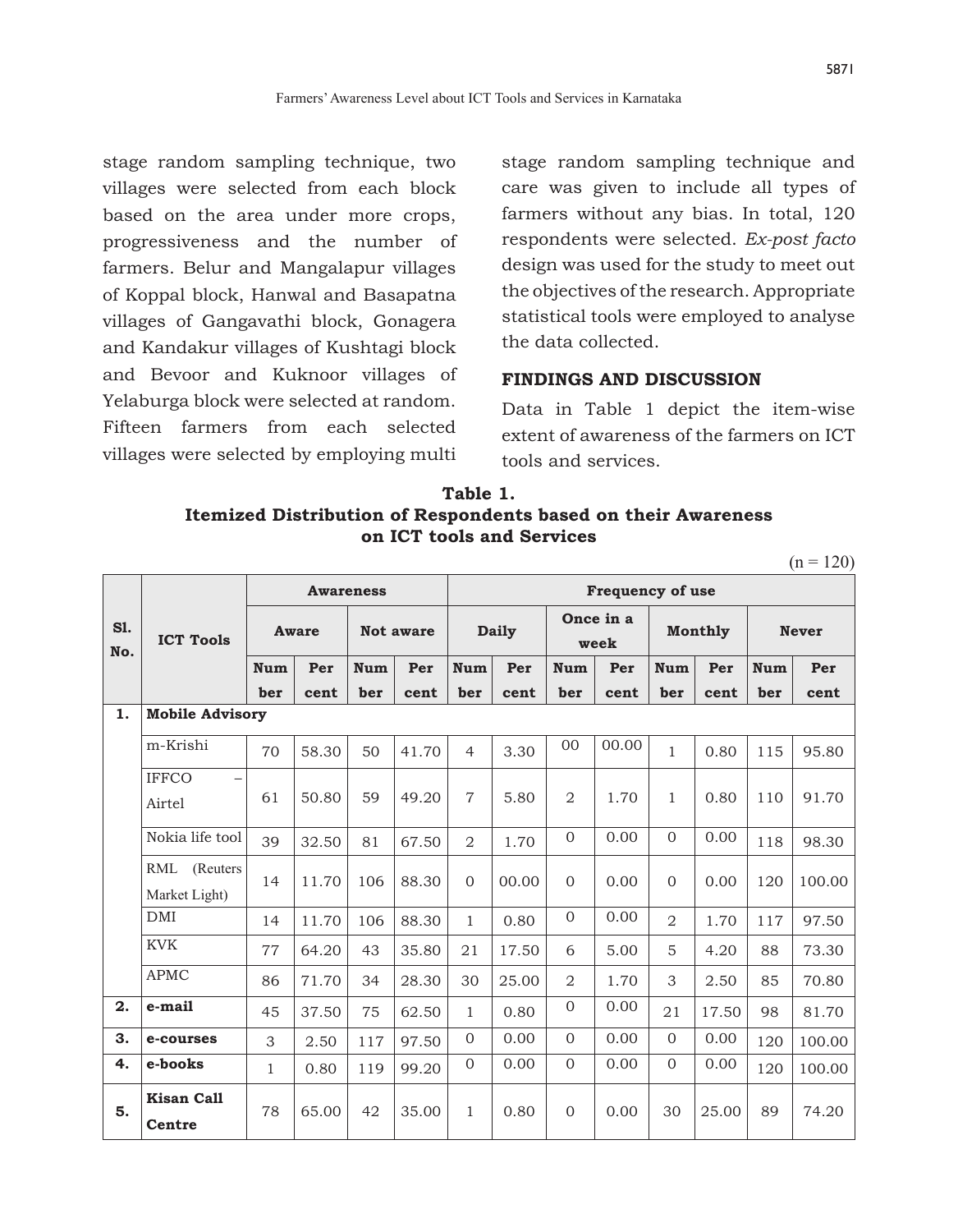|            | <b>ICT Tools</b>               | <b>Awareness</b> |       |            |       | <b>Frequency of use</b> |                |                   |       |                |       |              |        |  |
|------------|--------------------------------|------------------|-------|------------|-------|-------------------------|----------------|-------------------|-------|----------------|-------|--------------|--------|--|
| S1.<br>No. |                                | <b>Aware</b>     |       | Not aware  |       | <b>Daily</b>            |                | Once in a<br>week |       | <b>Monthly</b> |       | <b>Never</b> |        |  |
|            |                                | <b>Num</b>       | Per   | <b>Num</b> | Per   | <b>Num</b>              | Per            | Num               | Per   | <b>Num</b>     | Per   | <b>Num</b>   | Per    |  |
|            |                                | ber              | cent  | ber        | cent  | ber                     | cent           | ber               | cent  | ber            | cent  | ber          | cent   |  |
| 6.         | <b>Video Conferencing</b>      |                  |       |            |       |                         |                |                   |       |                |       |              |        |  |
|            | Skype                          | 45               | 37.50 | 75         | 62.50 | $\mathbf{0}$            | $\overline{0}$ | $\mathbf{1}$      | 0.80  | $\overline{4}$ | 3.30  | 115          | 95.80  |  |
|            | <b>IMO</b>                     | 29               | 24.20 | 91         | 75.80 | $\Omega$                | $\Omega$       | $\Omega$          | 0.00  | $\mathbf{1}$   | 00.80 | 119          | 99.20  |  |
|            | Google Talk                    | 10               | 8.30  | 110        | 91.70 | $\Omega$                | $\Omega$       | $\overline{0}$    | 0.00  | $\Omega$       | 0.00  | 120          | 100.00 |  |
|            | OoVoo                          | $\mathbf{1}$     | 0.80  | 119        | 99.20 | $\Omega$                | $\Omega$       | $\Omega$          | 0.00  | $\Omega$       | 0.00  | 120          | 100.00 |  |
| 7.         | <b>Touch</b>                   |                  |       |            |       |                         |                |                   |       |                |       |              |        |  |
|            | screen                         | 77               | 64.20 | 43         | 35.80 | $\mathbf{1}$            | 0.8            | 3                 | 2.50  | 52             | 43.30 | 64           | 53.30  |  |
|            | kiosks                         |                  |       |            |       |                         |                |                   |       |                |       |              |        |  |
| 8.         | <b>Social Networking Tools</b> |                  |       |            |       |                         |                |                   |       |                |       |              |        |  |
|            | WhatsApp                       | 81               | 67.50 | 39         | 32.50 | 27                      | 22.5           | 18                | 15.00 | 5              | 4.20  | 70           | 58.30  |  |
|            | Facebook                       | 80               | 66.70 | 40         | 33.30 | 27                      | 22.5           | 16                | 13.30 | 5              | 4.20  | 72           | 60.00  |  |
|            | Twitter                        | 47               | 39.20 | 73         | 60.80 | $\mathbf{1}$            | .8             | $\Omega$          | 0.00  | $\mathbf{1}$   | 0.80  | 118          | 98.30  |  |
|            | Hike                           | 43               | 35.80 | 77         | 64.20 | $\Omega$                | $\Omega$       | $\mathbf{1}$      | 0.80  | $\Omega$       | 0.00  | 119          | 99.20  |  |
|            | Instagram                      | 34               | 28.30 | 86         | 71.70 | $\overline{0}$          | $\Omega$       | $\overline{2}$    | 1.70  | $\mathbf{0}$   | 0.00  | 118          | 98.30  |  |
|            | <b>Blog</b>                    | 9                | 7.50  | 111        | 92.50 | $\Omega$                | $\Omega$       | $\Omega$          | 0.00  | $\Omega$       | 0.00  | 120          | 100.00 |  |

#### **1. Mobile Advisory**

Majority (71.70 %) of the respondents were aware of mobile advisory services by APMC (Agricultural Produce Market Committee) in regard of agricultural commodity prices and market for the various commodities. This is because of the presence of wellestablished APMCs in all the block of the district and the regular dissemination of text message to the registered farmers regarding the market conditions. Onefourth (25.00 %) of the respondents were using mobile advisory facility offered by APMC on daily basis. About 2.50 per

cent of the farmers had used once in a month. But, majority (70 – 80%) of the respondents had never used this facility by registering their mobile number for receiving text message. Many of them being small and marginal farmers, they did not have surplus produce for sale in the market.

Less than two-thirds  $(64.20 \%)$ of the respondents, were aware of the mobile advisory services provided by KVK and exactly one-fourth (25.00 %) of the respondents used this service on a daily basis. Many farmers participate in KVK activities such as demonstrations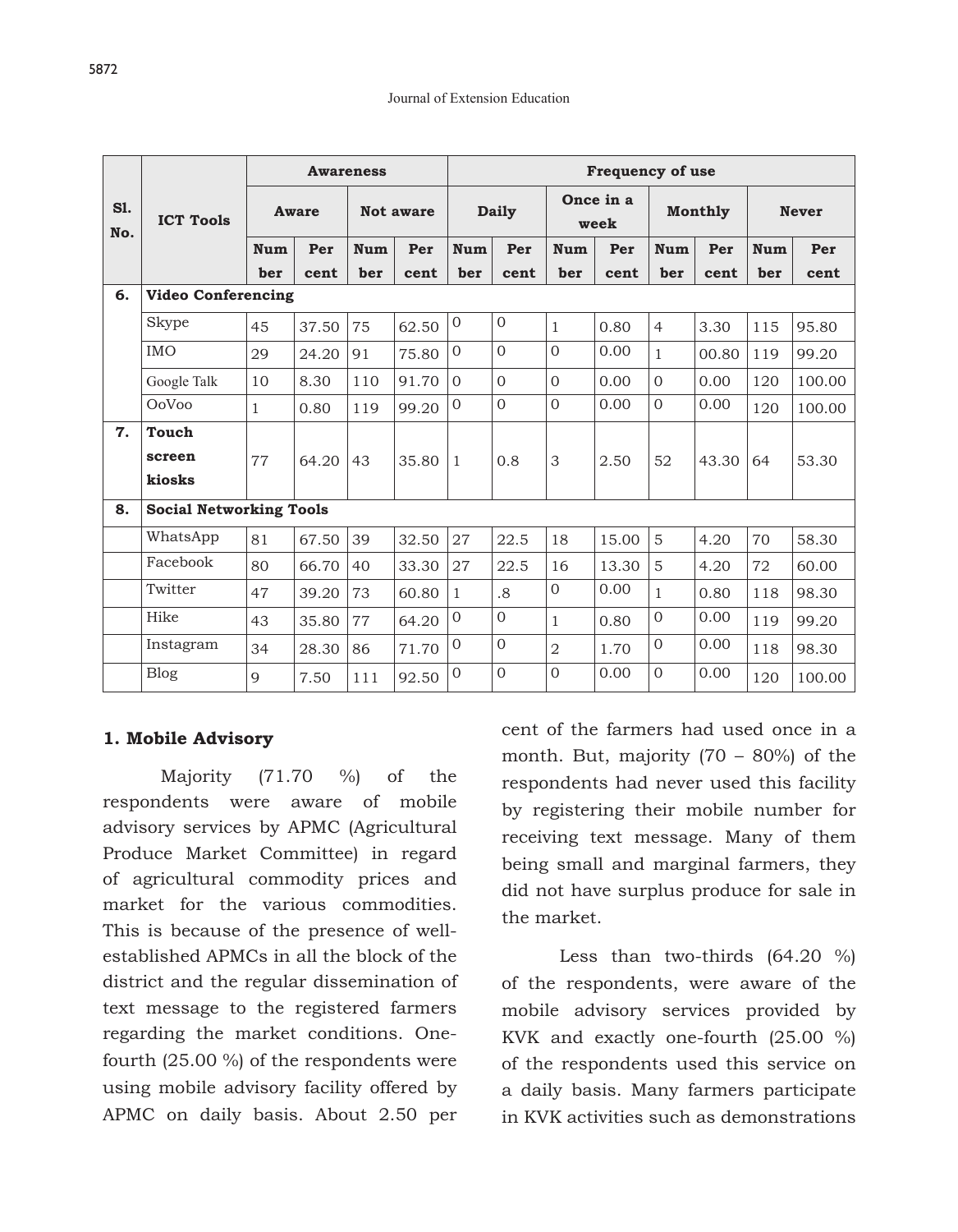and meetings, and become aware of the mobile advisory service provided by the KVK.

Less number of respondents had awareness on mobile telephony by RML and DMI (Dynamic Market Information) None of the respondents used RML facility due to lack of awareness on how to and where to register to avail the facility. A negligible percentage of the respondents used DMI mobile telephony on daily (0.80  $%$ ) and on monthly (1.70 %) basis.

With respect to the awareness on mkrishi and IFFCO Airtel mobile advisory, 58.30 per cent and 50.80 per cent of the respondents were aware of the services respectively. mkrishi & IFFCO Airtel were used by 3.30 per cent of the respondents.

Almost one-third (32.50 %) of the respondents were aware of Nokia Life Tool mobile advisory service and only 1.70 per cent of the respondents had used this service on daily basis. Since these are paid services, awareness as well as usage is very low among the respondents.

#### **2. e-Mail**

e-Mail is a medium of formal communication used mainly for official purposes. Over one-third (37.50 %) of the respondents were aware of e-mail.

### **3. e-Course and e-Books**

Very less number of respondents were aware of e-course (2.50 %) and e-books (0.80 %). This might be because of lack of digital literacy among the respondents. None of the respondents used e-course and e-books for agricultural and non-agricultural purposes.

#### **4. Kisan Call Centre (KCC)**

Almost two-thirds (65.00 %) of the respondents were aware of KCC service. Little less than three-fourths (74.20 %) of the respondents had never used Kisan Call Centre for agricultural purpose. This might be due to inability of the persons working in the KCC to provide workable solutions.

#### **5. Video Conferencing**

The respondents had awareness about video conferencing tools such as Skype (37.50 %), IMO (24.20 %), Google Talk (08.30 %) and very negligible per cent (0.80 %) of the respondents were aware of oovoo. The usage pattern of video conferencing was very poor. This might be due to the lack of proper connectivity available at villages, lack of guidance and skills in using the tools.

### **6. Touch Screen Kiosks**

A little less than two-fourths (64.20 %) of the respondents were aware of touch screen kiosks. Usage pattern of the respondents was very poor as they rarely visit the extension and departmental offices. More than half (53.30 %) of the respondents had never used kiosks. The probable reason might be due to the infrequent visit of these people to the development departments.